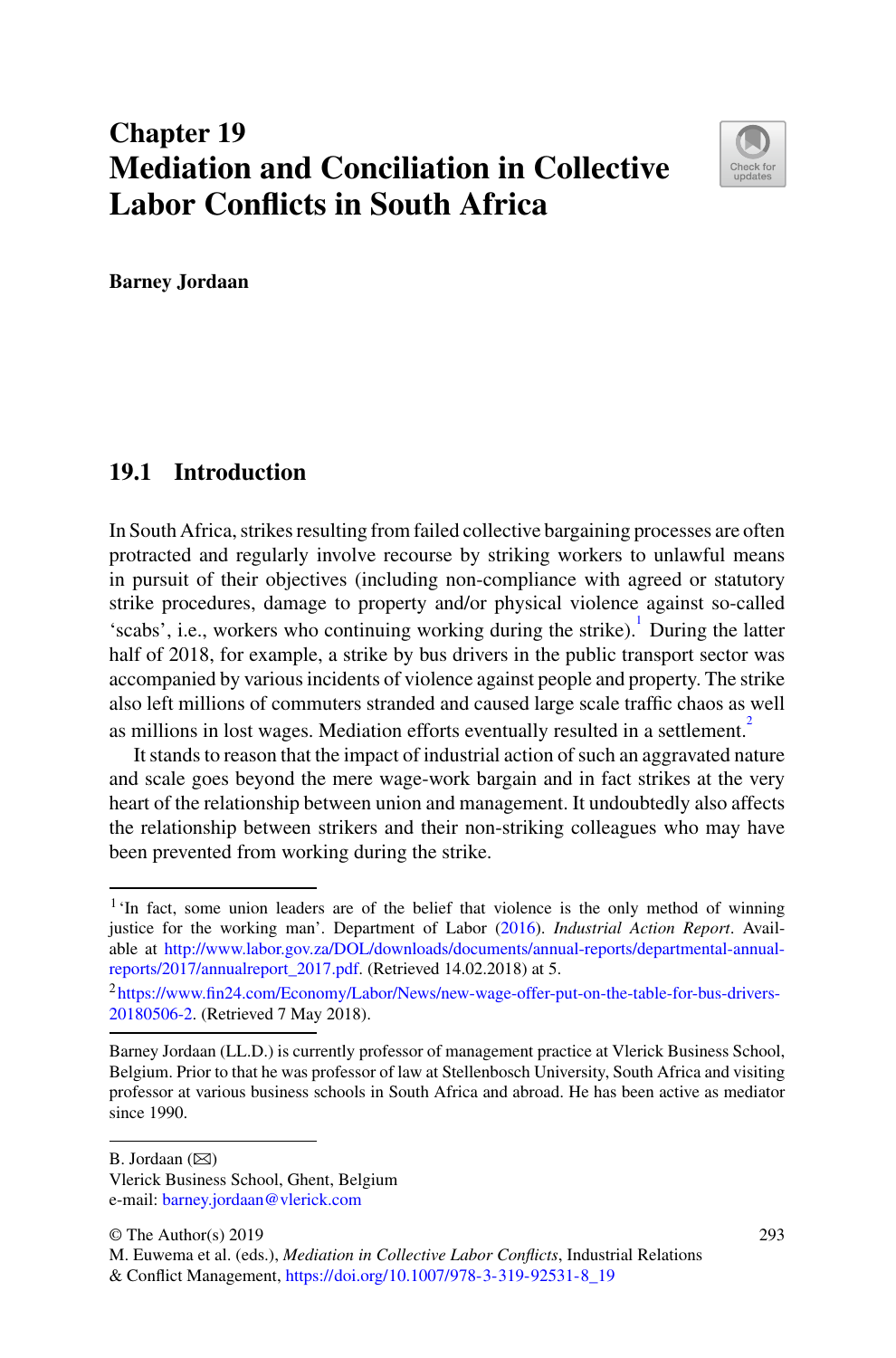In South Africa, this context has led to the development of a relatively unique process (at least from a European perspective) aimed at helping the parties to such acrimonious encounters to try to rebuild their relationship ex post facto. Unless this is attended to, the conflict potential between the parties involved will probably remain at an acute level and relations on the work floor will continue to be strained and conflictual. These Relationship-by-Objectives (RBO) interventions took hold in South Africa in the mid-1990s and were pioneered in South Africa by the now defunct Independent Mediation Services of South Africa[.3](#page-1-0) They are built around the development by the parties of consensus-based objectives and action plans directed towards addressing relationship deficits and improving the quality of their engagement, particularly when their relationship has reached a breaking point, e.g., after a protracted or violent strike. The process, an example of which is provided further below, is independently facilitated by a team mediators.

The RBO programme has become an abiding feature of South African labor relations in certain industries[.4](#page-1-1)

Another possibly unique feature of the South Africa collective dispute resolution landscape is the focus of late by the country's premier statutory labou dispute resolution body, the Commission for Conciliation, Mediation and Arbitration ('CCMA'), on dispute prevention processes to try to deal with the high incidence of strike action.<sup>5</sup> Despite these innovations, low trust and a high level of antagonism in labor relations remain a feature of the landscape.

# **19.2 The Low Trust Character of Labor Relations in South Africa**

More than two decades after the dawn of democracy and the establishment of an entirely new and progressive labor relations framework through the Labor Relations Act, no. 66 of 1995 (the 'LRA'), adversarial bargaining—all too often accompanied by violent strike action—remains the dominant feature of labor-management relations in both private and public sector organizations in South Africa. This despite the Act's laudable aim to 'advance economic development, social justice, labor peace and the democratization of the workplace'.[6](#page-1-3)

The state of workplace relations is partly born out by the most recent statistics from the country's premier labor dispute resolution institution, the Commission for Conciliation Mediation and Arbitration ('CCMA'). During its 2016–2017 financial year, the CCMA dealt with 188 449 dispute referrals, or 745 new referrals per working day—an increase of roughly 5% on the previous year.<sup>7</sup> According to the CCMA's

<span id="page-1-0"></span> $3$ For a brief history of IMSSA, see below and also Nupen [\(2013\)](#page-15-0).

<span id="page-1-1"></span><sup>4</sup>Nupen, above, Footnote 3.

<span id="page-1-2"></span><sup>&</sup>lt;sup>5</sup>See the text accompanying Footnote 21.

<span id="page-1-3"></span><sup>&</sup>lt;sup>6</sup>Section 1.

<span id="page-1-4"></span><sup>&</sup>lt;sup>7</sup>See CCMA Annual Report  $(2016-2017)$ .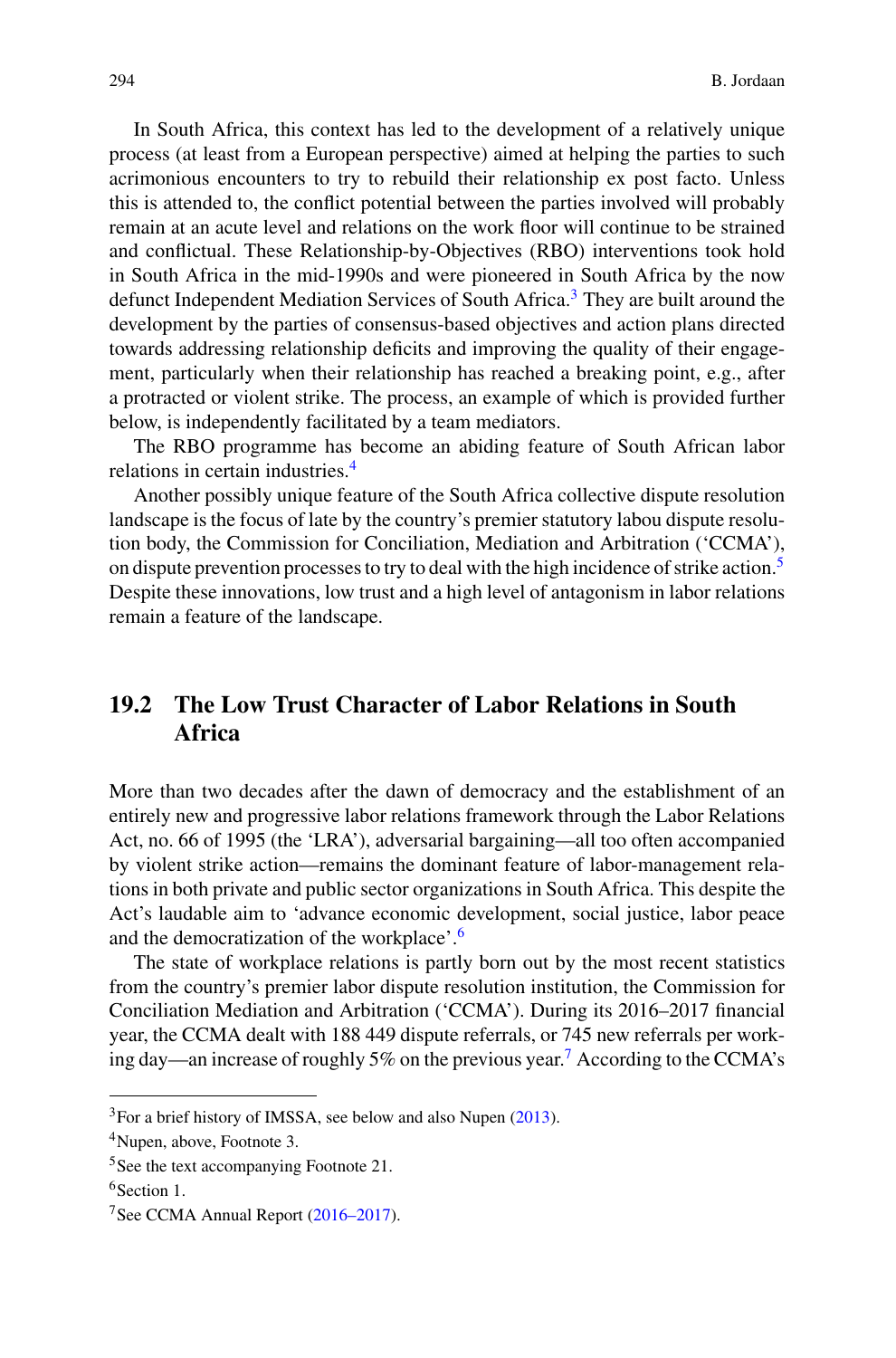2017 Annual Report, just over 5000 of these concerned disputes arising from collective bargaining. The bulk were disputes involving complaints about individual and collective dismissals, alleged unfair discrimination and alleged unfair labor practices. This number excludes disputes that are dealt with by bargaining councils<sup>8</sup> or disputes that are channeled by disputants through private mediation service providers.

Further evidence of the sorry state of labor relations comes from the 2016 Industrial Action Report of the Department of Labor<sup>9</sup> where the following statement appears:

The burden of industrial action remains a heavy one on South Africa's labor relations. Recent years have witnessed a few strikes of long duration as well as strikes marked by violence, intimidation of non-striking workers, damage to property and deaths. The [department's] annual Industrial Action Report shows an increase in the number of strike activity [per year] from 100 strikes in 2015 to 122 strikes in 2016 as well as an increase in the number of workdays lost from 903.921 in 2015 to 946.323 in 2016'.

According to the Report, most of the strikes were 'unprotected', i.e., did not comply with statutorily prescribed strike procedures. The number of strikes for 2016 was 4.7% more than in 2015 and resulted in 946 323 work days lost. This translates into 7.6 m work hours or 59 work days per 1000 employees. An estimated ZAR 161 million in wages was lost to secure an average increase of 8% p.a. Several factors could have contributed to the high incidence of strike action, including low levels of trust, $10$  the lingering after effects of the country's apartheid history, continued economic disparities, political uncertainty and low levels of economic growth, rather than the regulatory framework itself.<sup>11</sup>

<span id="page-2-0"></span><sup>&</sup>lt;sup>8</sup>Bargaining councils exist in both the private, municipal and public sectors. In the private sector a total of 38 such councils have been established by agreement between organized labor and employers for particular industries, e.g., road transport, motor industry and metal and engineering. For the public sector, the LRA establishes a coordinating council for the entire public sector below which several sectoral councils are established for specific sectors within the public sector. Municipalities are represented by one national council for the local government sector. The number of disputes dealt with by the various councils and private providers is not known.

<span id="page-2-1"></span><sup>9</sup>Available at [http://www.labor.gov.za/DOL/downloads/documents/annual-reports/departmental](http://www.labor.gov.za/DOL/downloads/documents/annual-reports/departmental-annual-reports/2017/annualreport_2017.pdf)annual-reports/2017/annualreport\_2017.pdf. (Retrieved 14.02.2018).

<span id="page-2-2"></span>[<sup>10</sup>See, e.g., 'Anglo boss calls for end to hostile labor relations'—https://www.fin24.com/Companies/](https://www.fin24.com/Companies/Mining/Anglo-boss-calls-for-end-to-hostile-labor-relations-20150731) Mining/Anglo-boss-calls-for-end-to-hostile-labor-relations-20150731. (Retrieved 14/02/2018) and 'Business meets Jacob Zuma on trust deficit'—https://www.businesslive.co.za/bd/national/2017- [04-28-business-meets-jacob-zuma-on-trust-deficit/. \(Retrieved 14/02/2018\). And, further, Ben](https://www.businesslive.co.za/bd/national/2017-04-28-business-meets-jacob-zuma-on-trust-deficit/)jamin [\(2013\)](#page-14-2).

<span id="page-2-3"></span><sup>&</sup>lt;sup>11</sup>See Jordaan and Cillié ( $2016$ ), at 153–4.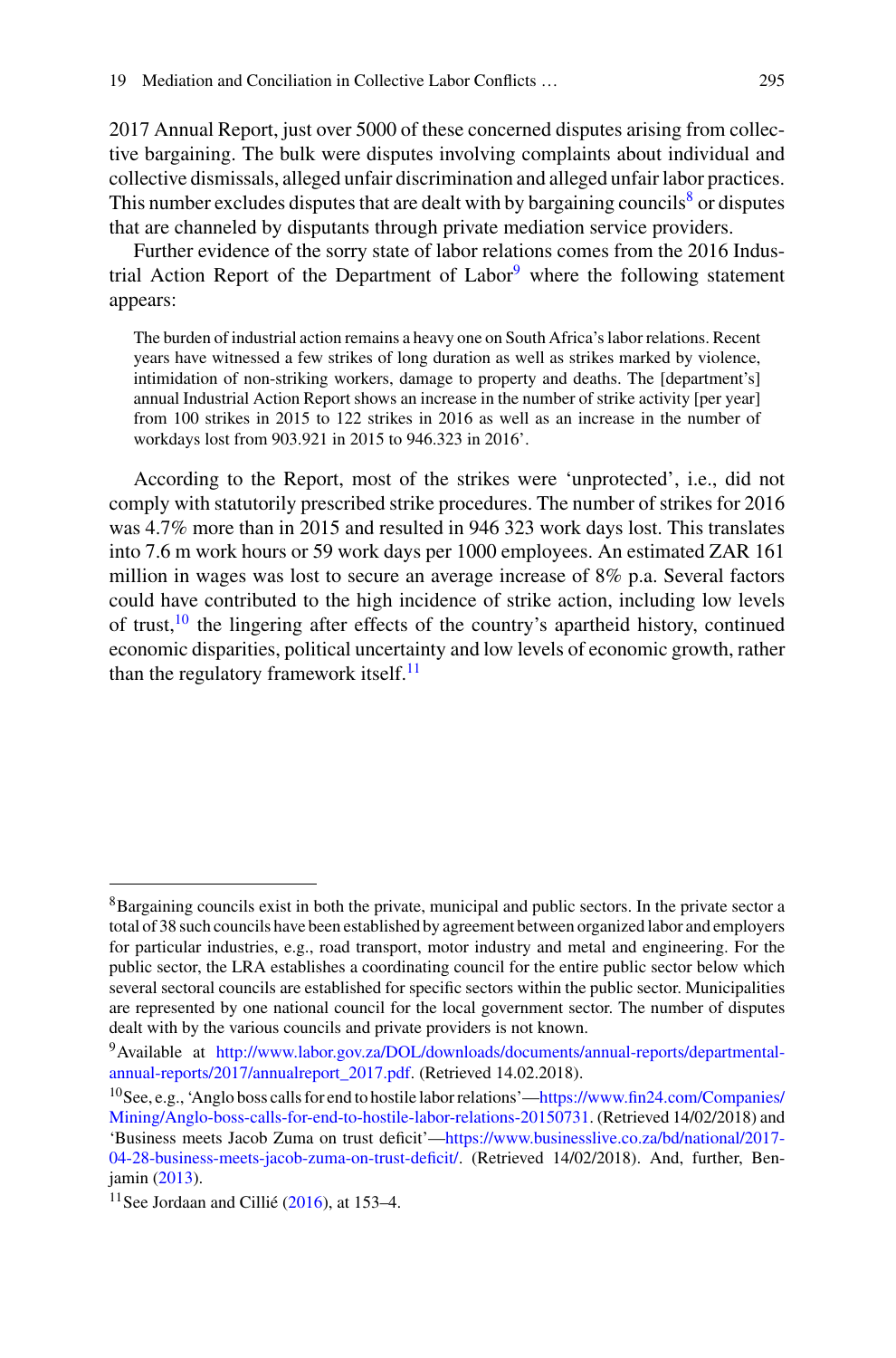### **19.3 The South African Dispute Resolution System**

# *19.3.1 The Statutory System: The Commission for Conciliation, Mediation and Arbitration*

The cornerstone of the country's labor relations system is the LRA, part of a 'package' of laws regulating employment that were put in place after the country's first democratic elections in 1994. The Act provides for the creation and protection of certain fundamental employer and employee rights and also for the resolution of individual and collective disputes arising between employers, employees and trade unions (Bendix, [2010\)](#page-14-3). While certain disputes *must* be heard by the Labor Court ('rights' disputes, e.g., involving alleged unfair discrimination, dismissal of strikers or large scale retrenchments) the key statutory organ responsible for dispute resolution is the Commission for Conciliation Mediation and Arbitration (CCMA).

The CCMA, whose establishment, functions and powers are governed by the LRA, has a tripartite structure. Its governing body consists of three representatives each from the State, organized labor and employers, plus an independent, non-executive chairperson. Each representative is nominated by the National Economic Development and Labor Council ('NEDLAC') and appointed by the Minister of Labor to hold office for a period of three years. The governing body appoints the Director of the CCMA, who manages and directs the activities of the CCMA, appoints, supervises the CCMA's staff and performs a number of other functions conferred by the LRA. The governing body also appoints commissioners<sup>[12](#page-3-0)</sup> on either a full-time or a part-time basis and either as a commissioner or a senior commissioner, to perform the functions of the CCMA. Their remuneration, allowances and all terms and conditions of appointment of the commissioners are also determined by that body. The governing body furthermore determines rules of conduct for commissioners, who may be removed a from office for serious misconduct, incapacity, or a material violation of the code of conduct. The CCMA operates from 15 regional offices across the country and is headquartered in Johannesburg.<sup>13</sup> The CCMA is funded from by government and its services are in most cases offered free of charge.<sup>[14](#page-3-2)</sup>

The LRA provides for two primary dispute resolution processes, i.e. conciliation and arbitration. Conciliation is an evaluative process in which the third party's role is to actively direct the parties to resolution of their dispute. He or she may also advise the parties on, e.g., their legal rights, perceived chances of success in arbitration and make non-binding proposals for settlement. In practice, CCMA commissioners typically provide a non-binding opinion about the perceived merits of each party's case in the light of legal norms to try and procure a quick settlement.

<span id="page-3-0"></span><sup>&</sup>lt;sup>12</sup>See below under 'Characteristics of the mediators and the mediation process' for more detail on the qualifications and appointment of commissioners.

<span id="page-3-1"></span><sup>&</sup>lt;sup>13</sup>See Kwakwala [\(2010\)](#page-15-2).

<span id="page-3-2"></span><sup>&</sup>lt;sup>14</sup>For a history and assessment of the work of the CCMA, see Benjamin [\(2013\)](#page-14-2).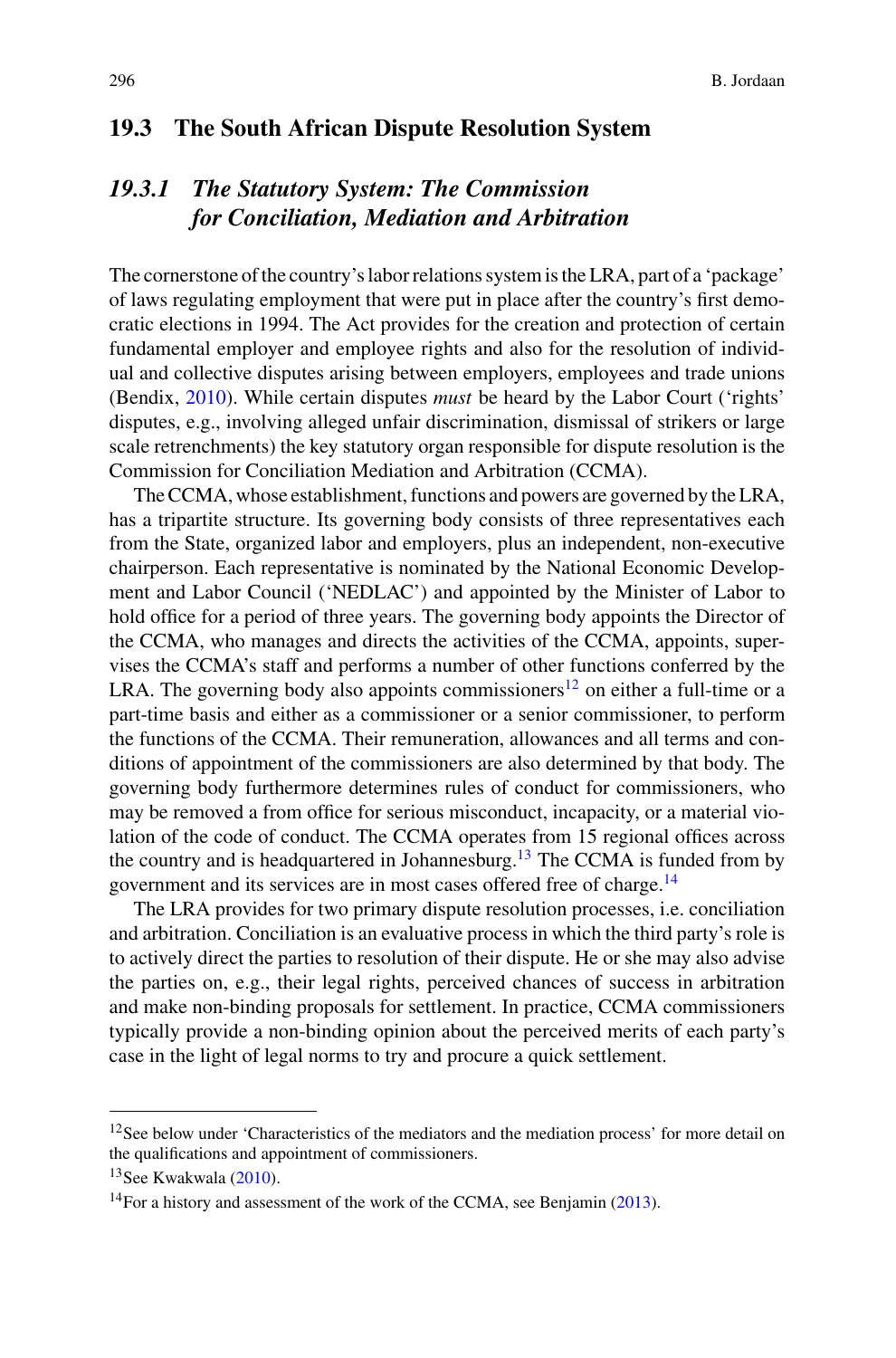In mediation, by contrast, the mediator at all times maintains his or her impartiality, does not express a view about the merits of a parties' case and does not assume sole responsibility for generating solutions but instead works together with the parties to assist them in finding the best solution to further their interests.<sup>[15](#page-4-0)</sup>

The Act defines 'conciliation' very broadly to include mediation:<sup>16</sup>

*The commissioner must determine a process to attempt to resolve the dispute, which may include*:

- (a) *mediating the dispute;*
- (b) *conducting a fact*-*finding exercise; and*
- (c) *making a recommendation to the parties, which may be in the form of an advisory arbitration award.*

It is therefore up to the commissioner to determine which process to follow in a particular dispute, i.e., to conciliate a dispute or mediate it in the more traditional sense of the term. As a rough rule of thumb, disputes of right—e.g., alleged unfair dismissals—where the jurisprudence is quite clear on what is permissible for an employer and what isn't—lend themselves to resolution through conciliation. Collective disputes and disputes for which no clear legal remedies exist (e.g., a complaint about promotion or some work-related grievance) are more suited for mediation.

A commissioner has the power to issue subpoenas compelling persons to appear at the proceedings or to disclose documents, and may even enter and inspect premises and seize any book, document or object that is relevant to the dispute.

The LRA does not express any preference for any particular mediation 'style'. As is evident from the definition of 'conciliation', it provides broad powers to commissioners to determine not only what process to follow but also to engage with the merits of a dispute in a highly evaluative but non-binding way.

Benjamin [\(2013:](#page-14-2) 46) notes that the CCMA has been playing an increasingly assertive role in conciliating mutual interest disputes:

[T]he initial vision was for the CCMA to conciliate unresolved disputes arising from negotiations, once referred by a party to the dispute. In this regard, the original CCMA model reflected the conventional wisdom about the autonomy of collective bargaining and dispute resolution. Increasingly, however, the need to intervene at an earlier stage in key disputes that could have disruptive consequences for the labor market has been identified as a significant priority. This reflects the emergence of a more 'active' approach to conciliation, pursuant to which the CCMA offers to facilitate collective bargaining at an early stage and seeks to prevent disputes spiraling into disruption and violence. However, criteria have been developed to ensure that an appropriate balance is struck between the public interest in dispute prevention and the autonomy of collective bargaining.

Before employers or employees may participate in any form of industrial action, it is compulsory that an attempt at amicable resolution of the dispute must first be made. Here the parties to the dispute have a choice: if there is a collective agreement

<span id="page-4-0"></span><sup>&</sup>lt;sup>15</sup>For a useful summary of the differences between mediation and conciliation, see Sgubini et al. [\(2004\)](#page-15-3).

<span id="page-4-1"></span> $16$ Section 135(3).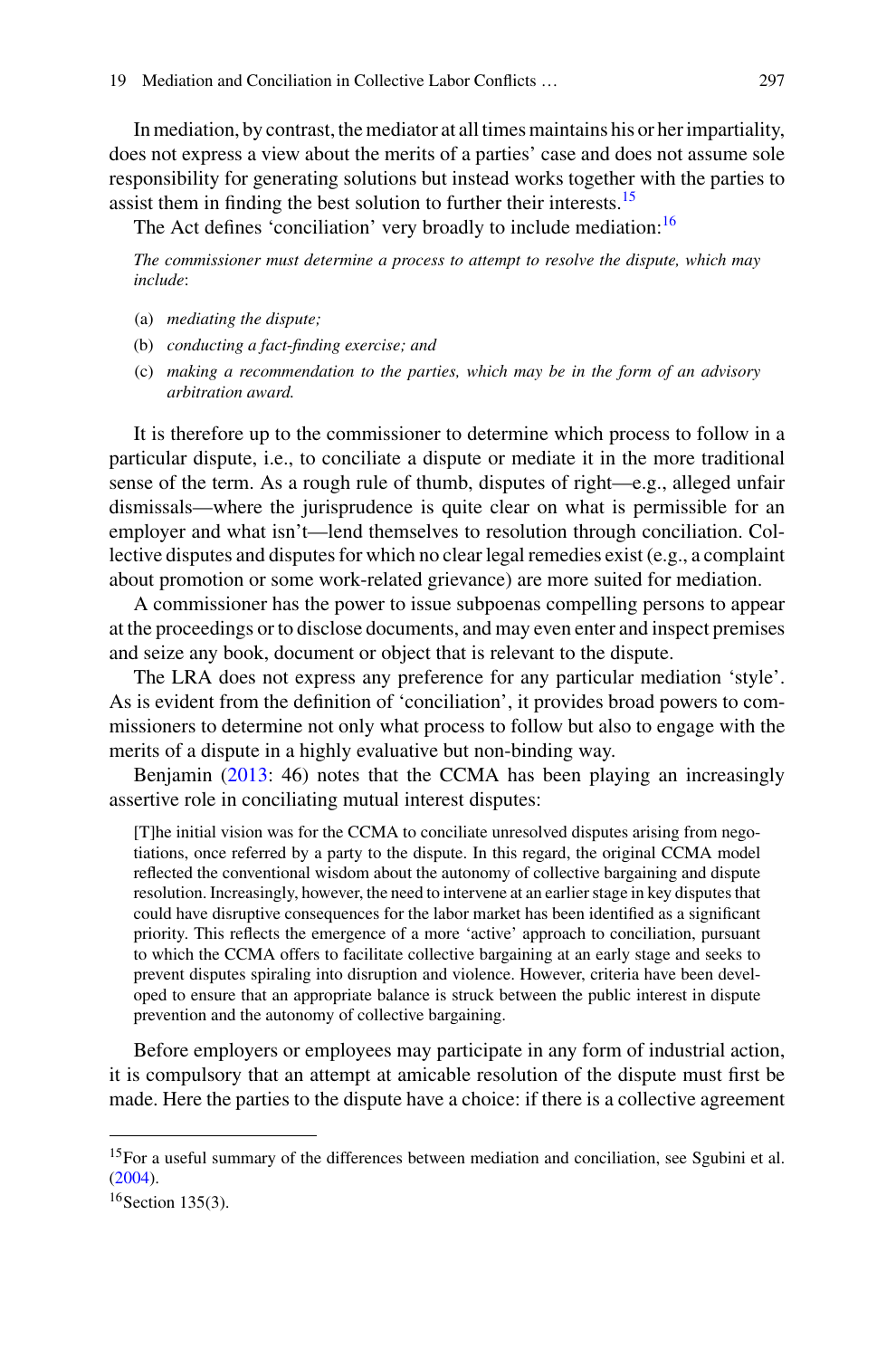in place that provides for private mediation of the dispute before industrial action may be embarked upon, parties are bound to follow that process. Failing that, the industrial action would be unlawful and may result in legal sanctions, e.g., an injunction to stop the industrial action or claims for compensation for any damages suffered as a result of the unlawful action. If such a procedure exists, there is no need for the dispute to also be referred for conciliation by the CCMA.

However, absent an agreed dispute resolution procedure, the CCMA must first attempt to conciliate otherwise subsequent industrial action will be rendered unlawful. If parties fall under the jurisdiction of a bargaining council, the dispute must be dealt with in terms of the council's own dispute resolution procedure. While conciliation (and mediation in the case of private arrangements) is compulsory before industrial action can be embarked upon, there is no compulsion on the non-referring party to attend or actively participate in the conciliation process. In that case the commissioner will simply issue a certificate that the dispute is unresolved, leaving *either party* to the dispute free to embark on industrial action.

### *19.3.2 The Statutory System: Bargaining Councils*

The CCMA is, however, not the only body that deals with labor disputes as the Act also provides for the establishment of so-called bargaining councils by employers and trade unions in particular sectors or industries. Bargaining councils are discussed below.

A number of bargaining councils have been established in both the private and public sectors. Once established, they provide for a limited form of 'self government' in the sectors or industries falling within their scope. Their primary functions include negotiation of collective agreements for, and the resolution of disputes arising in their sectors or industries. The latter is taken care of by commissioners (mediators and arbitrators) chosen by the employer and trade union parties to a council to serve on its dispute resolution panel for a renewable period. Bargaining council commissioners must be admitted as CCMA commissioners in order to serve on the conciliation or arbitration panels of a bargaining council: all bargaining council commissioners are therefore also CCMA commissioners, but the reverse is not true. They also have the same powers as CCMA commissioners. The key difference is that they are elected by the employer and trade union parties in the relevant industry to serve on a panel for an agreed period.

### *19.3.3 Private Dispute Resolution*

Unless a party wants access to the arbitration services of the CCMA, or seeks access to the Labor Court to enforce certain statutory employment rights, there is no obligation on parties to a dispute to use the formal dispute resolution processes of the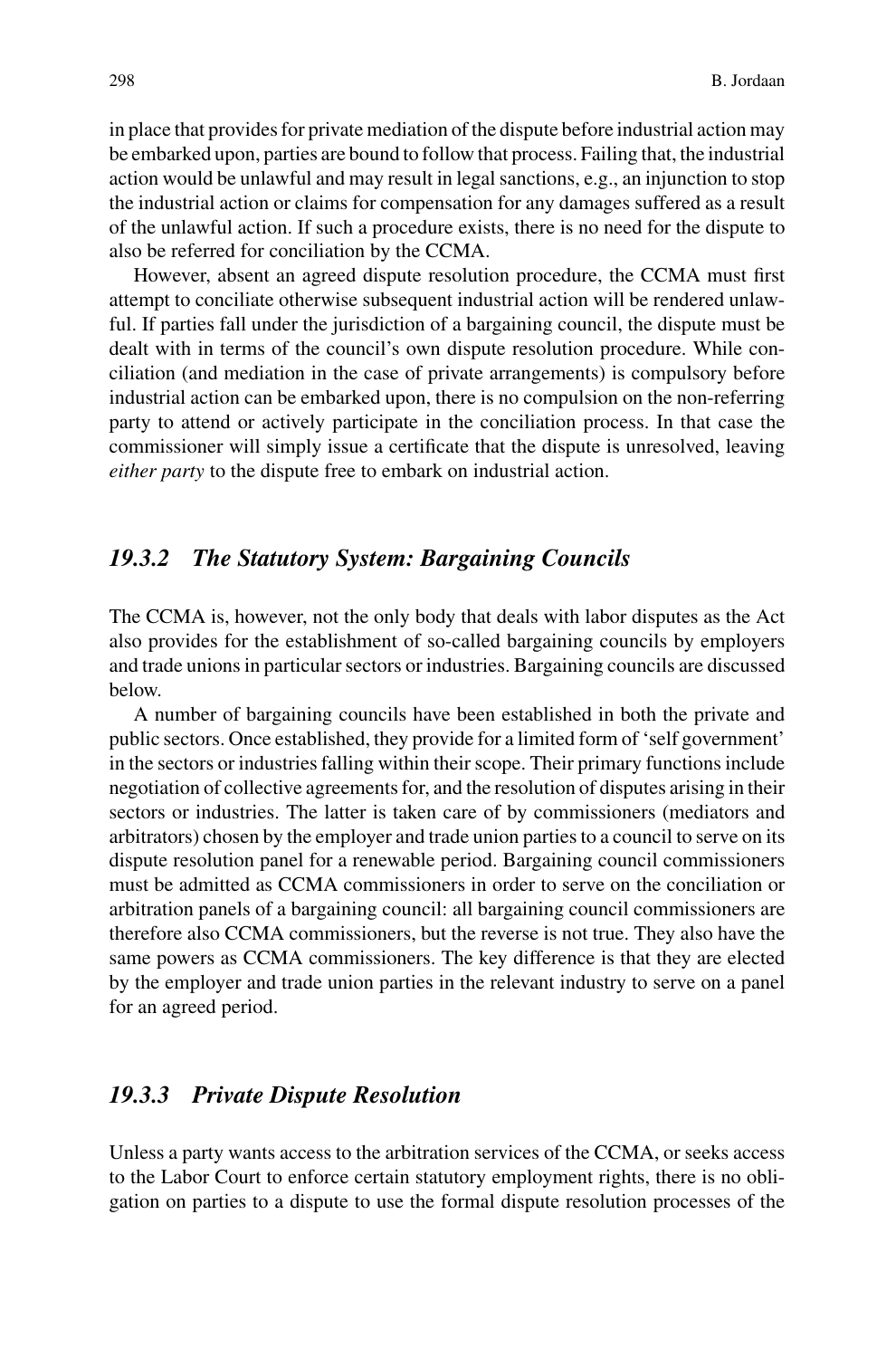CCMA to solve employment-related disputes. They may, instead, opt by agreement to use private mediation or private arbitration by an external neutral. This person may either be an independent mediator, or someone assigned by a private sector dispute resolution agency at the request of the disputing parties. Many of these private mediators also serve as CCMA commissioners or on the dispute resolution panels of bargaining councils.

Privatised dispute resolution in the employment field first developed in South Africa in the early 1980s, when Black (mainly African) workers were only beginning to be included in the protective framework of employment legislation. The statutory dispute resolution institution available at the time—the Industrial Court—lacked credibility among the emergent Black trade union movement (Bendix, [2010\)](#page-14-3). The establishment of the privately sponsored and managed Independent Mediation Services of SA (IMSSA) served to fill that void by providing mediation and arbitration services at relatively modest fees. IMSSA subsequently transformed into a new organisation, Tokiso Dispute Settlement.<sup>17</sup>

Today, private dispute resolution continues to fill a void in individual and collective disputes yet its main disadvantage is cost: the fact that the services of the CCMA are generally free, limits the number of instances where private mediation (through external neutrals) is being used in individual disputes. Yet many collective agreements concluded both in bargaining councils and outside of them<sup>18</sup> provide for mediation by Tokiso or other private providers of dispute resolution services. Reasons why parties might opt for private mediation or arbitration vary. Initially there were concerns about the quality of CCMA commissioners so many parties opted for a 'better-the-devilwe-know' option and stuck with private mediators and arbitrators who were familiar to them. However, what quality concerns there may have been have addressed through the years of the organization's existence to the extent that the writer does not believe that quality is any longer a major concern. Still, private processes provide parties with choices they don't have with the CCMA or a bargaining council, even if they have to pay for that luxury. This includes freedom (by agreement) to choose the mediator or arbitrator; freedom (by agreement) to determine his/her terms of reference; and the ability to determine, again by agreement, the amount of time the parties would like to set aside for the resolution of the dispute.

<span id="page-6-0"></span> $17$ Before taking up an academic position in Belgium in 2014, the writer served on the mediation and arbitration panels of Tokiso and its predecessor, IMSSA.

<span id="page-6-1"></span><sup>&</sup>lt;sup>18</sup>The mining industry, for example, has never been part of a bargaining council system. Instead, there is a long-standing practice in terms of which collective bargaining for the industry takes place at a centralised or industry level in terms of framework collective agreement entered directly between employers and trade unions active in the industry.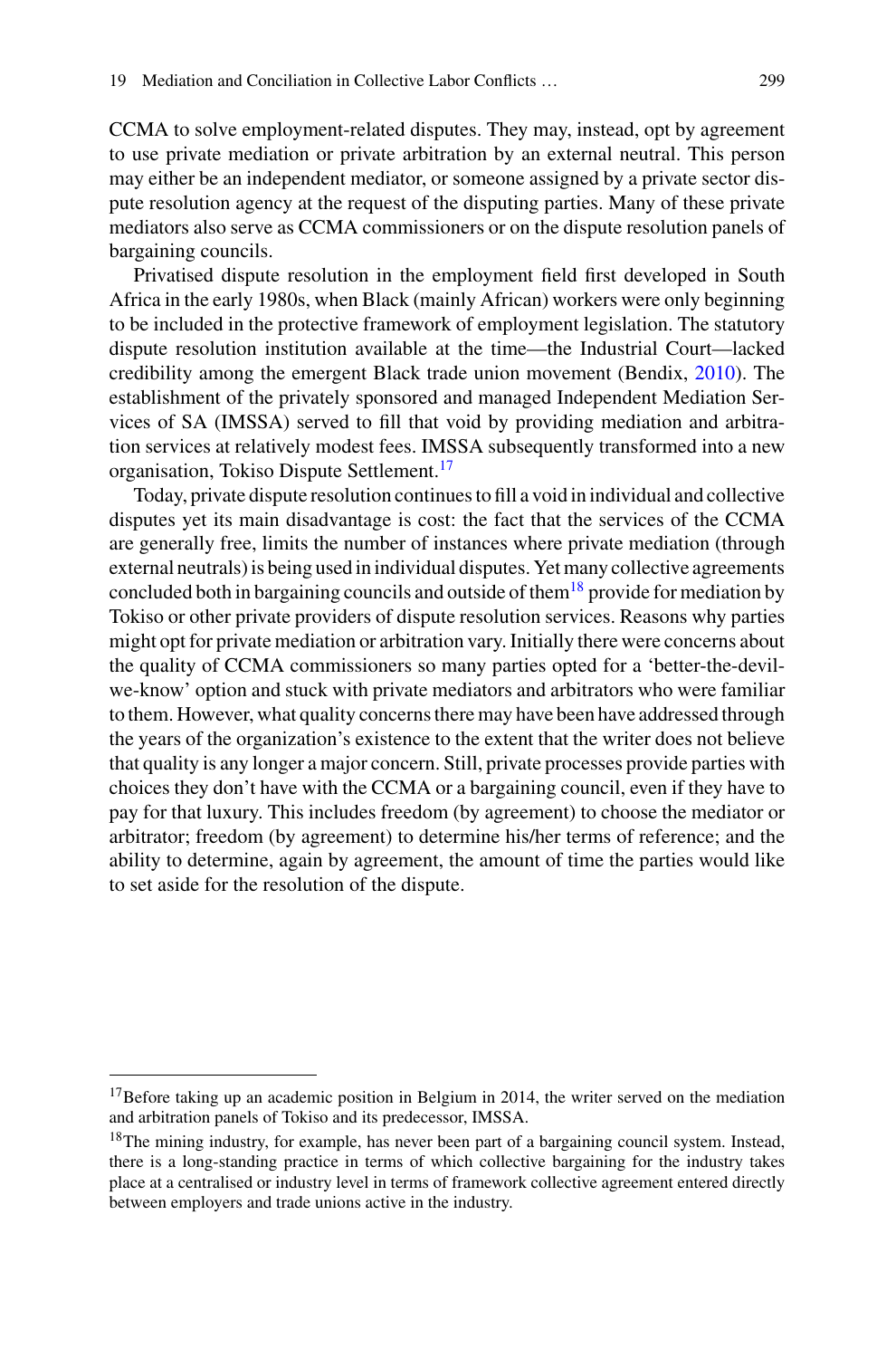# *19.3.4 Initiating the CCMA Conciliation Process in Collective Disputes*

Access to the conciliation services of the CCMA for any dispute is by way of application on a prescribed form. While time limits exist for referral of rights disputes, referral of collective disputes are not subject to the same constraints. However, once a dispute has been referred for conciliation, the CCMA has 30 days in which to attempt to resolve it. This period may be extended by agreement between the disputing parties.

Failing resolution of a collective dispute (referred to in the Act as a dispute over 'a matter of mutual interest') within the prescribed or agreed timeframe, either the employer or trade union (or a group of employees acting collectively if they are not unionized) may embark on industrial action. For employers this means they may implement a lockout whereas employees may embark on a range of actions, from picketing, to a work-to-rule to a full-blown strike. The exception is disputes in socalled essential services where strikes and lockouts are prohibited. In that case the unresolved dispute has to be resolved through arbitration.

During the 2016–2017 reporting period, the CCMA conciliated 5013 'mutual interest' disputes (i.e., arising from collective bargaining or industrial action) of which 3224  $(64%)$  were settled.<sup>[19](#page-7-0)</sup>

The LRA in Section 150 allows for the CCMA to offer, at its own initiative, its conciliation services to disputing parties if it is aware of a dispute that has not been referred to it, and if resolution of the dispute would be 'in the public interest'. The disputing parties are not compelled to accept the offer. For the reporting period 2016–2017 the CCMA successfully resolved 143 (out of 173) such disputes, giving a success rate of 83%. These interventions involved disputes in both the private and public sectors, and included both situations where strikes were in progress<sup>20</sup> and ones where imminent strikes were prevented as a result of the intervention.<sup>21</sup>

According to the director of the CCMA, $^{22}$  $^{22}$  $^{22}$  dispute prevention is now a strategic focus of the organization. Apart from using access to disputes via Section 150, the CCMA's more recent efforts include capacity building interventions (e.g., joint training in collaborative negotiation techniques) and piloting of a workplace mediation model in the Western Cape Fruit Sector.

<span id="page-7-0"></span><sup>19</sup>CCMA Annual Report [\(2016–2017\)](#page-14-1).

<span id="page-7-1"></span><sup>20</sup>See, e.g., [https://www.enca.com/south-africa/petrol-strikes-continues-as-ccma-intervenes;](https://www.enca.com/south-africa/petrol-strikes-continues-as-ccma-intervenes) http:// [www.4-traders.com/COMAIR-LIMITED-6492574/news/Comair-UASA-approaches-CCMA-for](http://www.4-traders.com/COMAIR-LIMITED-6492574/news/Comair-UASA-approaches-CCMA-for-urgent-Section-150-intervention-22190975/)urgent-Section-150-intervention-22190975/ and https://mg.co.za/article/2012-02-06-minister[supports-ccma-intervention-at-implats. \(Retrieved 15.02.2018\).](https://mg.co.za/article/2012-02-06-minister-supports-ccma-intervention-at-implats)

<span id="page-7-2"></span> $21$ CCMA Annual Report [\(2016–2017\)](#page-14-1).

<span id="page-7-3"></span><sup>22</sup>Presentation to Annual SASLAW Conference, [2017—](#page-15-4)available at https://www.saslaw.org.za/ [index.php/conference-2017/2017-papers?download=627:8-sep-cameron-morajane-lra-dispute](https://www.saslaw.org.za/index.php/conference-2017/2017-papers%3fdownload%3d627:8-sep-cameron-morajane-lra-dispute-resolution)resolution. (Retrieved 15.02.2018).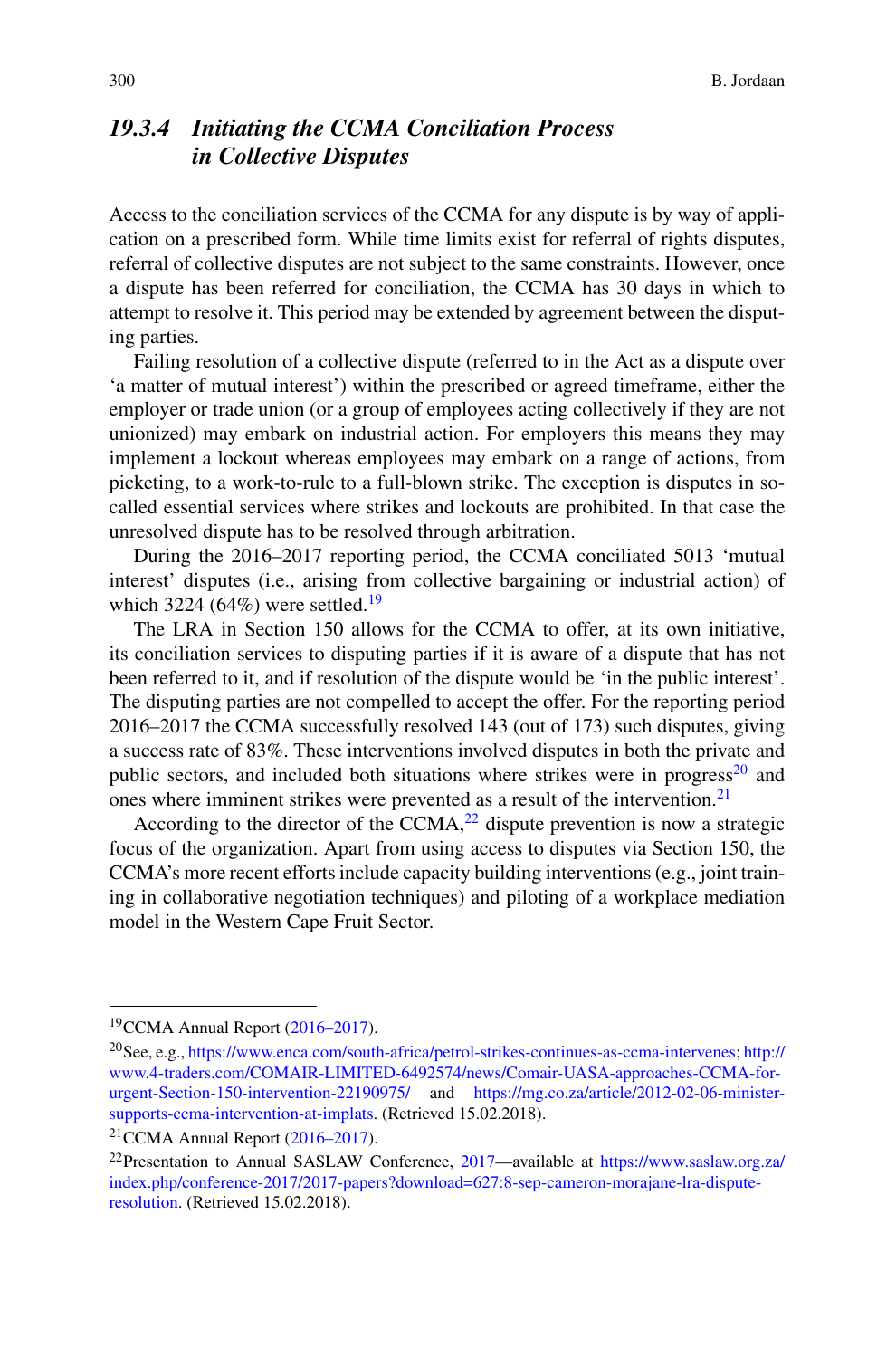# *19.3.5 Initiating Private Mediation Processes in Collective Disputes*

In a number of industries, e.g., mining, employers and trade unions have over more than three decades used private mediation preventatively (in case of deadlocks during collective bargaining and prior to industrial action) as well as reactively during instances of industrial action. Typically, their dispute resolution agreements (often included in a so-called framework or 'trade union recognition' agreement) will spell out which individuals or agencies the parties will use in the event of a dispute. Despite the existence of such an agreement, initiating the mediation process still requires the consent of all parties to the dispute, or their representatives (typically trade union officials). This consent will normally be given in a written agreement to mediate in which the following will, among others, typically appear:

- 1. The identity of the mediator.
- 2. The mediator's 'terms of reference'.<sup>23</sup>
- 3. Responsibility for the mediator's costs. $^{24}$  $^{24}$  $^{24}$
- 4. Logistical arrangements.

In the absence of an agreed dispute resolution process as described above, in both individual and collective disputes employers and employees, or trade unions on their behalf, may by agreement with the counter party enlist the services of a practicing mediator directly, or work through an agency such as Tokiso. Organizations like Tokiso also provide joint negotiation training to employers and trade unions as well as relationship-building interventions.

From the writer's own experience, these latter initiatives are particularly useful in cases where a strike or lockout has caused substantial harm to the relationship between an employer and trade union. $25$ 

One of the earliest most famous examples in the South African context of a successful RBO involved Mercedes Benz (South Africa) and its majority trade union, the National Union of Metalworkers of SA ('NUMSA'). Nupen<sup>26</sup> recounts the story in these terms:

The relationship between Mercedes Benz and NUMSA had been very strained and difficult for a number of years. In 1989, IMSSA became involved with the parties when it mediated a dispute over the termination of the employment of certain union members who were found to have participated in acts of misconduct during a demonstration in the plant. The dispute was settled through mediation and in terms of the settlement agreement the parties committed

<span id="page-8-0"></span><sup>23</sup>I.e., what the dispute is about and what powers the mediator has.

<span id="page-8-1"></span> $24$ Typically shared equally.

<span id="page-8-2"></span><sup>25</sup>For a personal account of his involvement in relationship-building processes and in mediation generally, see the reflections of Charles Nupen, one of South Africa's foremost and most experienced mediators: http://www.accord.org.za/ajcr-issues/%EF%BF%BCmediation-and[conflict-resolution-in-south-and-southern-africa/. \(Retrieved 15.02.2018\).](http://www.accord.org.za/ajcr-issues/%25EF%25BF%25BCmediation-and-conflict-resolution-in-south-and-southern-africa/)

<span id="page-8-3"></span> $26$ Above, Footnote 25 at 90–93.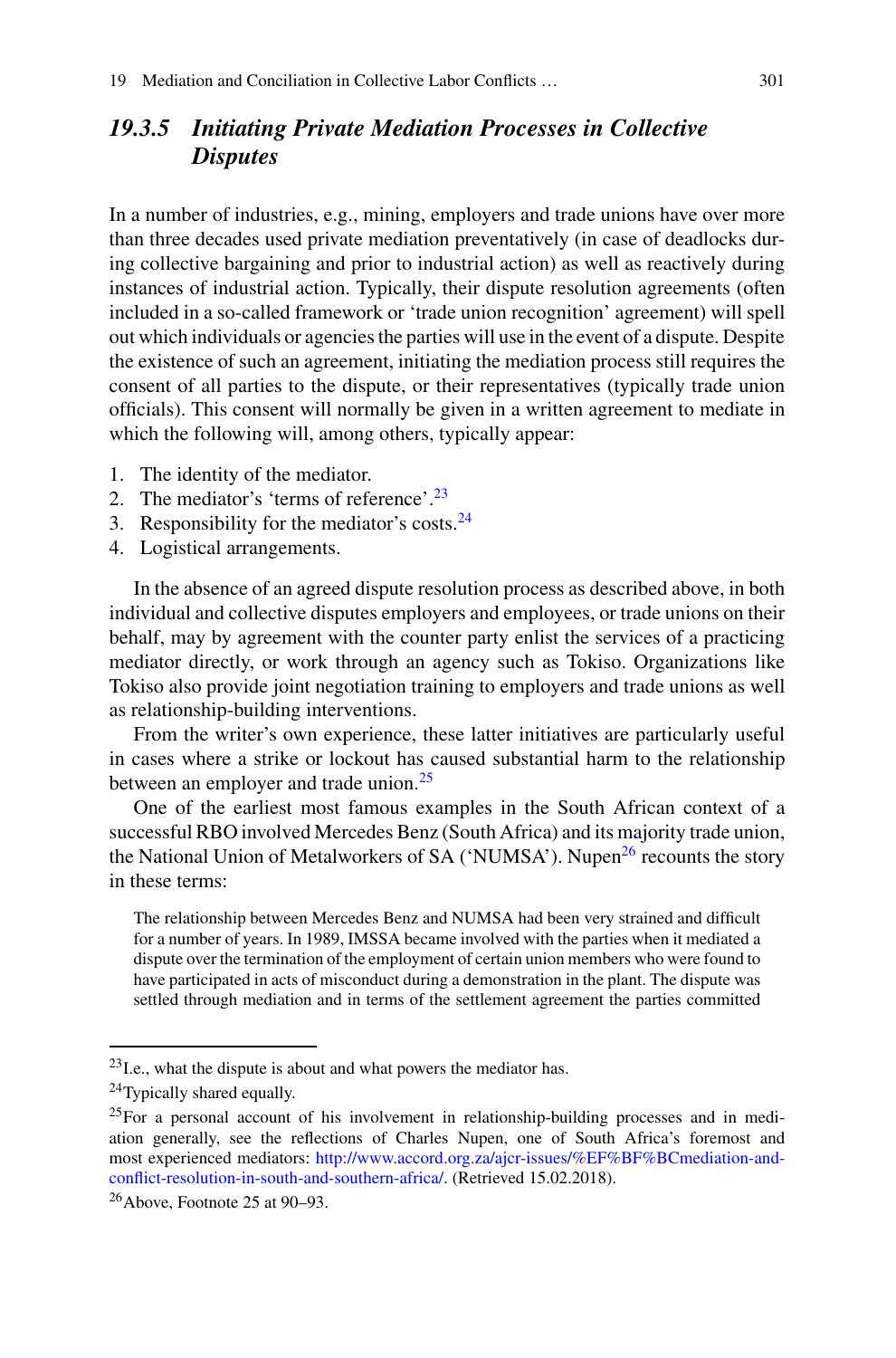themselves to a Relationship by Objectives (RBO) exercise to set their relationship on a new footing.

A team of five IMSSA mediators ran the process.

At an initial site visit at a Mercedes Benz plant they found workers with wooden AK47s on their backs. At lunch time there were mock bayonet charges on effigies of management. White supervisors were carrying real weapons and the atmosphere on the shop floor was one of deep antagonism and hostility. This was the late eighties, and the political climate was still highly oppressive.

The RBO took place at a neutral country hotel venue, over four days. The company was represented by its chairman, numerous board members and 40 other managers from various levels in the company. The union was represented by two senior full-time union officials and 30 shop stewards from various plants around the country.

The team of mediators constructed a mini-parliament and the parties engaged each other on a range of matters of concern to them including compliance with the recognition agreement, racial discrimination, political issues, the development of a sound basis for future negotiations between the parties, selection, training and development of employees, the quality and nature of supervision, social responsibility of the company, consultation and participation by employees in decision-making within the company, timekeeping, job security, carrying of weapons in plant, and the management of political demonstrations in plant.

The mediators guided the debate along constructive lines and the parties were given a full opportunity to voice their opinions and were encouraged to set objectives to overcome the problems in their relationship. Consensus was reached on a series of 30 objectives to do this, and action plans were developed to give effect to the objectives. Responsibility was assigned to specific individuals and groups within each party to execute the action plans. Time limits were placed on this process.

In the course of the process, a change in attitude was perceptible on the part of individuals within each party towards one another and an atmosphere developed that was far more conducive to sound industrial relations. Workers and management spoke to each other in a way that was cathartic and moving, both sides speaking of the humiliation they had suffered at the hands of the other, and showing the hurt this had caused them. Mtutuzeli Tom, one of the union representatives who was to become President of NUMSA, said: 'It was the first time in our lives as a labor movement to sit and open our hearts to management and management to labor. IMSSA made it possible for the real issues to be looked at and we are still feeling the positive effects.' Ian Russell of Mercedes Benz agreed with this positive assessment: 'The IMSSA third party intervention at Mercedes Benz in … was a watershed in the Company's Industrial Relations history. Despite a history of emotionally explosive and uncontrollable industrial relations which had paralyzed the manufacturing plant for years, the parties were able to craft their own ground breaking constitution … the boundaries of the practices institutionalizing the relationship have been severely tested since then on many occasions but it has been the commitment to the structures from both sides coupled with the spirit of the RBO process that has enabled Mercedes Benz to enter the "new South Africa" with confidence and commitment to a long-term future in this magnificent country.'

The RBO program has become an abiding feature of our labor relations system with literally hundreds of interventions having taken place in the 24 years since the seminal experience at Mercedes-Benz.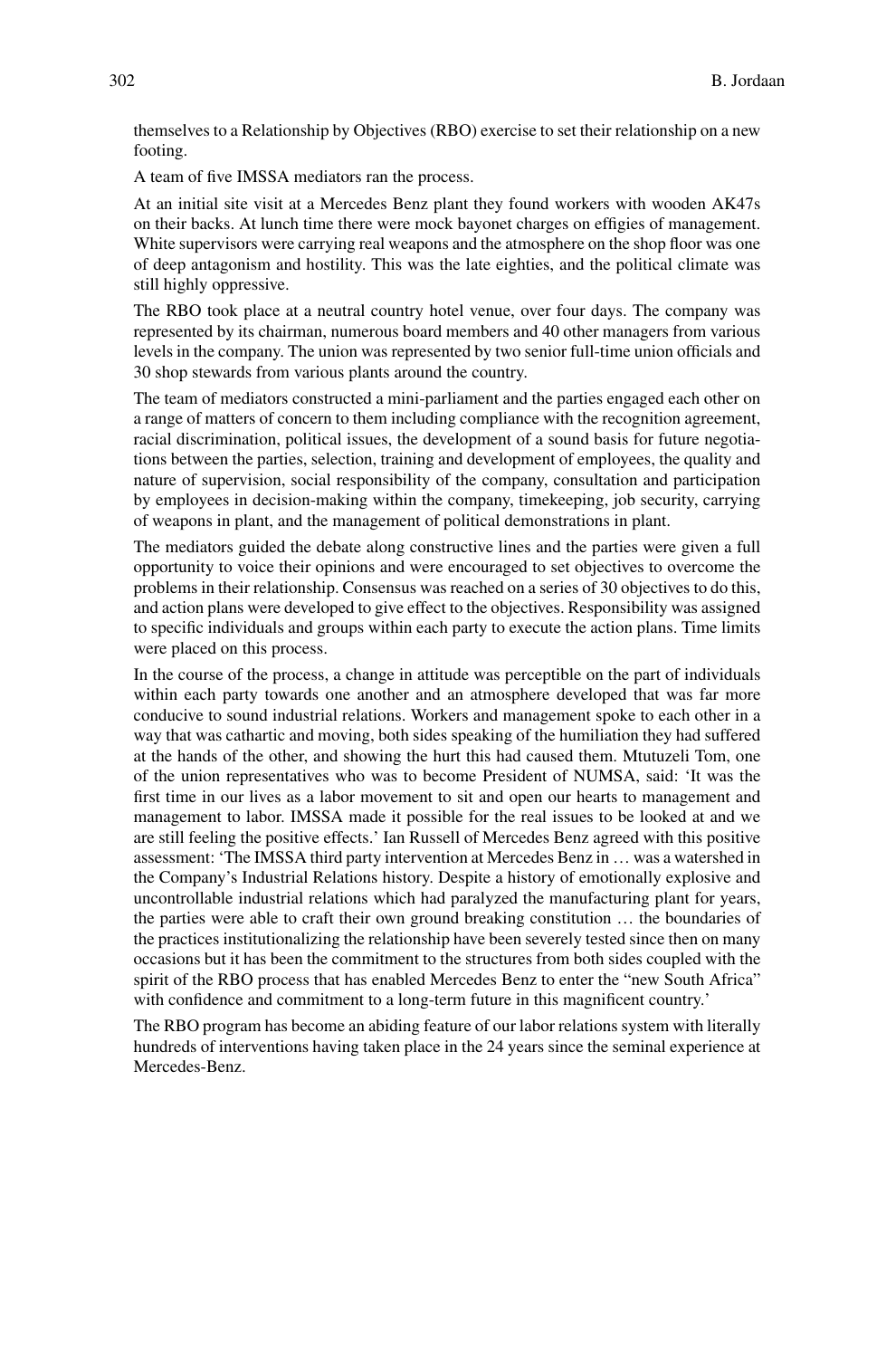#### **19.4 The Use of Hybrid Processes**

The LRA specifically allows for the use of hybrid conciliation and arbitration processes in so-called disputes of right, which includes the option of an arb-med process. The Act states in Section 138(3) that, provided all the parties consent, the commissioner may suspend the arbitration proceedings and attempt to resolve the dispute through conciliation. In the case of 'mutual interest' disputes, the CCMA has no power to arbitrate—a commissioner may, at most, issue a non-binding 'advisory' award. Hybrid processes are generally used in so-called disputes of right involving, e.g., alleged unfair dismissal.

There are no limits to the ability of mediators acting in a private capacity to use hybrid processes in either rights or 'mutual interest' disputes, apart from the limitations provided for in the mediator's terms of reference or the collective agreement governing private mediation. Parties are thus free to include an option for mediators to make advisory awards or even make binding rulings on specific aspects when requested to do so by the parties. The author has personal experience of applying an arb-med process in wage disputes. The process works as follows:

During the first (arbitration) phase, the parties present documentary and verbal evidence giving a background to the dispute, the motivations for their respective demands, as well as what they regard as a 'fair' wage. Sometimes experts are called to testify about this aspect. The matter is then adjourned for the arbitrator to consider the evidence and make a ruling. This is *not* disclosed to the parties. On the day the proceedings resume, the arbitrator 'swops hats' and assumes the mantel of a mediator and attempts to assist the parties to arrive at a settlement. Failing settlement, the award is disclosed.

Typically, in such cases, because the parties are unaware of the arbitration ruling, they will be under some pressure to compromise on their demands during the mediation to avoid the win-lose result that disclosure of the award would entail (Drummond, [2006\)](#page-14-4).

# **19.5 Characteristics of the Mediators and the Mediation Process**

#### *19.5.1 Appointment of Mediators*

CCMA commissioners are appointed on a full-time or part-time basis. Many of those employed part-time also practice as lawyers, independent HRM practitioners, labor relations consultants or ex-trade union officials. Some also serve on the panels of bargaining councils. Commissioners of the CCMA and bargaining councils undergo extensive compulsory training in employment law as well as mediation and arbi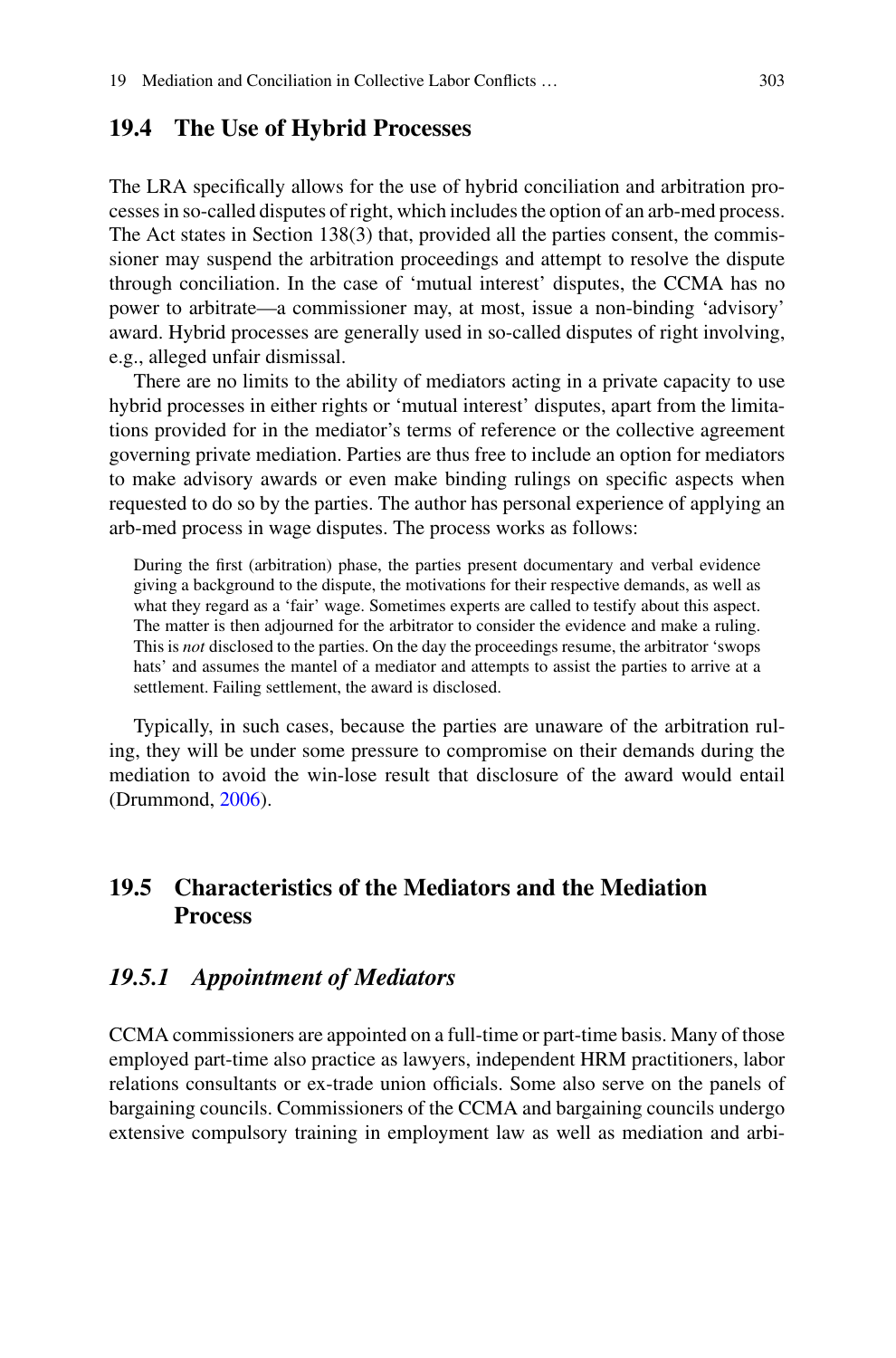tration skills. Before admission as commissioner, they are also required to take a number of examinations.<sup>27</sup>

Commissioners may be disqualified on one of the following grounds: serious misconduct; incapacity (for reasons of health or performance); or a material violation of the Commission's code of conduct[.28](#page-11-1)

Generally, parties are not able to choose their commissioner except in the case of disputes of mutual interest disputes in essential services.<sup>29</sup> As a quid pro quo for not being permitted to strike or lock out, disputing parties in such a service are permitted by Section 135(6)) of the LRA to agree to the appointment of a specific commissioner to attempt to resolve the dispute through conciliation and determine by agreement the commissioner's terms of reference. Failure to do so within the prescribed time frame will result in the CCMA making the appointment and determining terms of reference.

As a rule, only senior commissioners are used to mediate disputes of 'mutual interest'.

There are no prescribed requirements to act as a mediator in private practice, although a number of organisations provide training and certification for persons interested in acting as mediators. Generally speaking, however, access to the panels of providers like Tokiso is subject to some quality control (training and experience) to ensure that those serving on a panel are suitably qualified in terms of training and experience to act as mediators. There are no binding national standards that individuals must comply with to qualify and act as mediators.

The norm in private mediations is that disputing parties choose their mediator by agreement. Sometimes collective agreements provide for a default option if the parties to a dispute are not able to agree on the identity of the mediator by deferring to the private agency to appoint a suitable mediator.

In some industries, for instance the mining sector, a panel of mediators is agreed on by trade unions and employers from whose midst mediators are chosen on the basis of their availability.

### *19.5.2 Registration and Certification of Mediators*

As stated earlier, commissioners of the CCMA must undergo a training program and pass a number of examinations before they can be appointed as such. According to information available on its website, the CCMA will not admit someone as a commissioner unless that person has, in addition and amongst others at least four

<span id="page-11-0"></span><sup>27</sup>See [https://www.ccma.org.za/portals/0/downloads/Commissioner%20Appointment%20and%](https://www.ccma.org.za/portals/0/downloads/Commissioner%20Appointment%20and%20Recruitment%20Process.pdf) 20Recruitment%20Process.pdf. (Retrieved 15.02.2018).

<span id="page-11-1"></span><sup>28</sup>Section 117.

<span id="page-11-2"></span><sup>&</sup>lt;sup>29</sup>This is defined in Section 213 as 'a service the interruption of which endangers the life, personal safety or health of the whole or any part of the population' or involves the parliamentary service or the South African Police Services.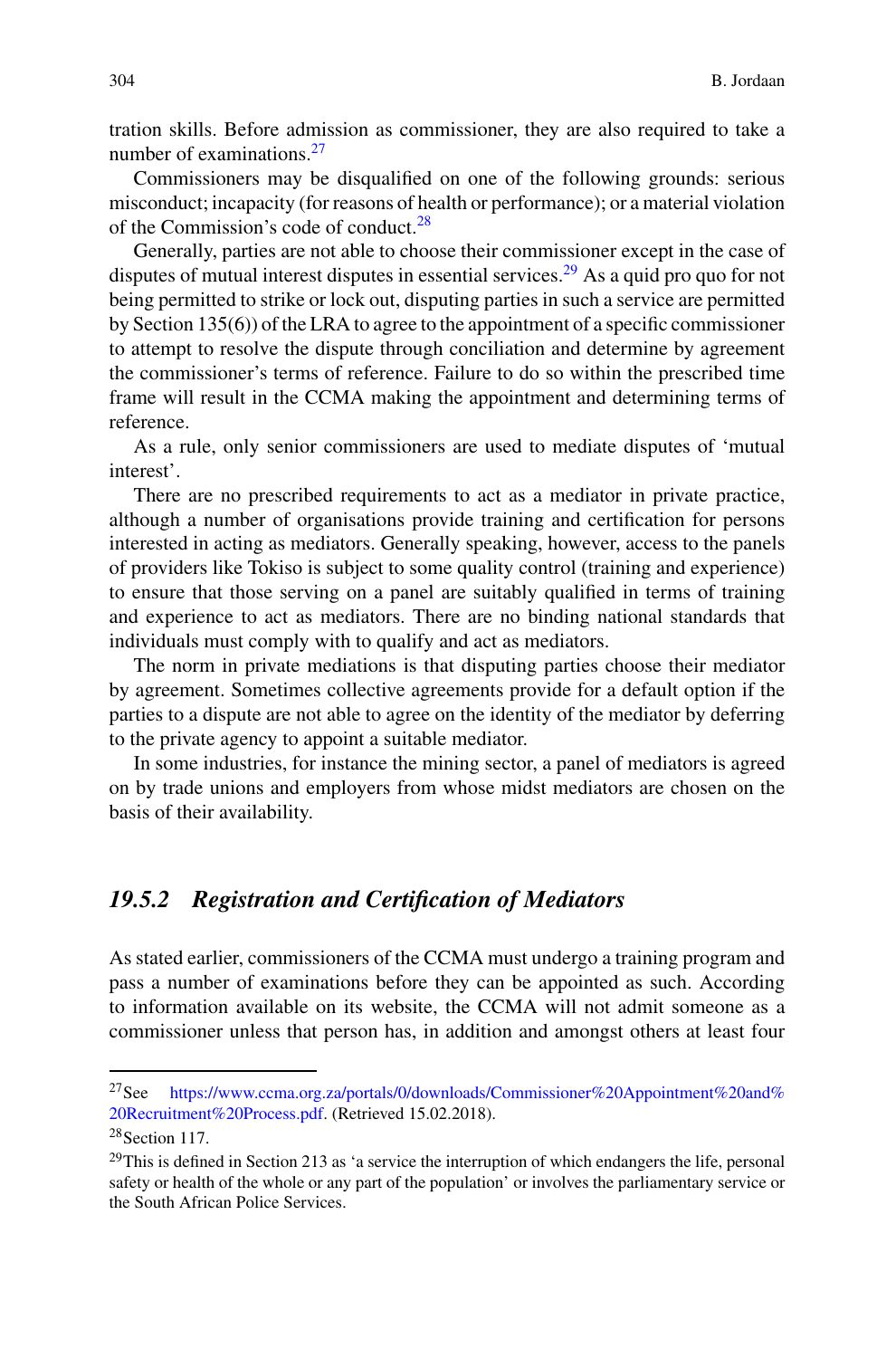years' experience in labor relations, labor law or in mediation-related processes (such as conciliation and facilitation); a relevant tertiary qualification: analytical and problem solving skills and good knowledge of the labor market. The person must also possess sound ethics.

For admissions to their 'employment' panel Tokiso, requires a minimum of a recognized mediation or arbitration training course (depending on which panel the applicant would like to serve); some experience in ADR; computer literacy and a good reputation. Applicants must also be independent in their profession or position (i.e., not linked to a particular employer or trade union, for example) and must meet vetting process for criminal and credit checks. $30$ 

A private sector initiative, the Dispute Settlement Accreditation Council ('DiSAC'), $31$  was established in 2012 to promote voluntary (opt-in) quality standards and certification of mediators and arbitrators in commercial, employment and family matters.

#### *19.5.3 Conducting the Process*

Conciliation and arbitration processes are always conducted in the presence of the parties to the dispute and normally conducted by a single commissioner, although the CCMA has allocated teams of mediators in some instances given the complexity of a dispute. Formal intake sessions are not the norm in either the CCMA or in mediations conducted via private agencies. Other than the usual norms of party selfdetermination, voluntariness and confidentiality, there are no prescriptions in terms of how the mediation process should be conducted in either the CCMA or in private proceedings. In practice, however, outside of mediations in family disputes where joint session are mostly used, mediators tend to use a mixture of joint and side sessions. The writer has also been involved—in both private and CCMA processes—in mediations where the entire process was conducted and concluded in a joint session and others where, because of the level of animosity between the parties, the entire process was conducted in side session until the end when the parties were brought together if and when a settlement agreement had to be concluded.

Settlement agreements are, as a rule, reduced to writing and signed by the parties, where after they become enforceable as contracts. Private mediation agreements can be enforced through the civil courts, whereas arbitration by the CCMA is the prescribed process to resolve disputes about the interpretation or breach of a collective agreement.<sup>32</sup>

<span id="page-12-1"></span><span id="page-12-0"></span><sup>30</sup>Information supplied by Tanya Venter, CEO of Tokiso in email correspondence dated 18/02/2018. 3[1http://disac.co.za.](http://disac.co.za) (Retrieved 15.02.2018).

<span id="page-12-2"></span> $32$ If entered into between an employer and registered trade union, the settlement agreement acquires the status of a collective agreement under the LRA.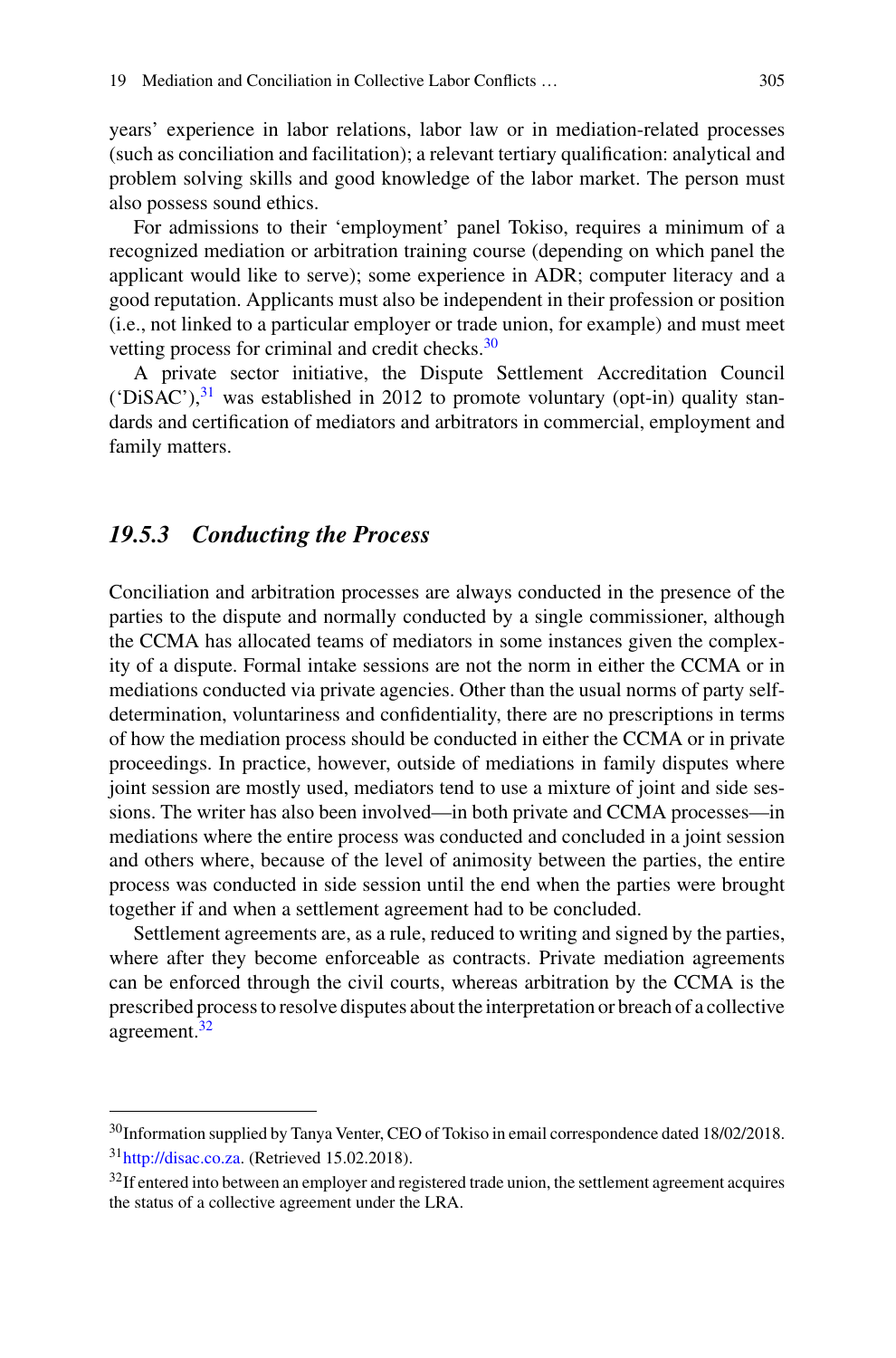### *19.5.4 Process in the Event of Deadlock*

If conciliation by the CCMA fails, either party to a mutual interest dispute may give written notice to the other and embark on industrial action after 48 h have expired from the date and time of the notice. The same applies to unresolved disputes that have been submitted to private mediation. In essential services, however, industrial action is not permitted but either party may refer their dispute to compulsory arbitration by the CCMA.

### **19.6 Effectiveness of the System**

## *19.6.1 The CCMA Conciliation Process*

The CCMA has maintained a fairly respectable settlement rate of 64% in mutual interest conciliations.[33](#page-13-0) In a report to the ILO on the effectiveness of the CCMA, the author Paul Benjamin [\(2013:](#page-14-2) 46) quotes an earlier report of the  $OECD^{34}$ :

As one of the great post-apartheid institutions set up in the early phase of building a national system of regulated flexibility, the commission acts as a social safety valve, dealing with numerous individual disputes between employers and employees as well as 'interest' cases, and acting as a conciliator and eventually arbitrator between employer bodies and unions. Despite its budgetary limitations, it has played a very positive role in limiting social tensions and in creating and preserving a deliberative labor policy. It now performs functions that go well beyond the terms of reference one would expect from its name.

Benjamin's own assessment of the institution's effectiveness in collective disputes reads as follows [\(2013:](#page-14-2) 46):

The CCMA plays a diverse range of roles in the South African labor market and has repeatedly reshaped its capacities in response to changing labor market realities. Its credibility and legitimacy as an institution charged with dispute prevention and dispute resolution have enabled the CCMA to respond to the fallout of high levels of inequality and unemployment by playing an increasingly active role in facilitating consensus-seeking processes, both in the collective bargaining arena and in situations where there are potential job losses. In part, this flows from the active tripartite participation of the social partners in its governance. This has enabled the CCMA to offer its services to parties to facilitate complex negotiations and increasingly improve the calibre of collective bargaining. Its development of an integrated job saving strategy has resulted in the CCMA playing an innovative role in coordinating the responses of a wide range of public institutions with the capacity to assist to enterprises in distress and their employers. These initiatives point to the further contribution it will make in the years to come.

As far as the author is aware, there is no public data available about the level of satisfaction of users with the services of the CCMA. The same appears to be true of private agencies such as Tokiso.

<span id="page-13-0"></span><sup>33</sup>CCMA Annual Report [\(2016–2017\)](#page-14-1).

<span id="page-13-1"></span> $34$ Leibbrandt [\(2010\)](#page-15-5).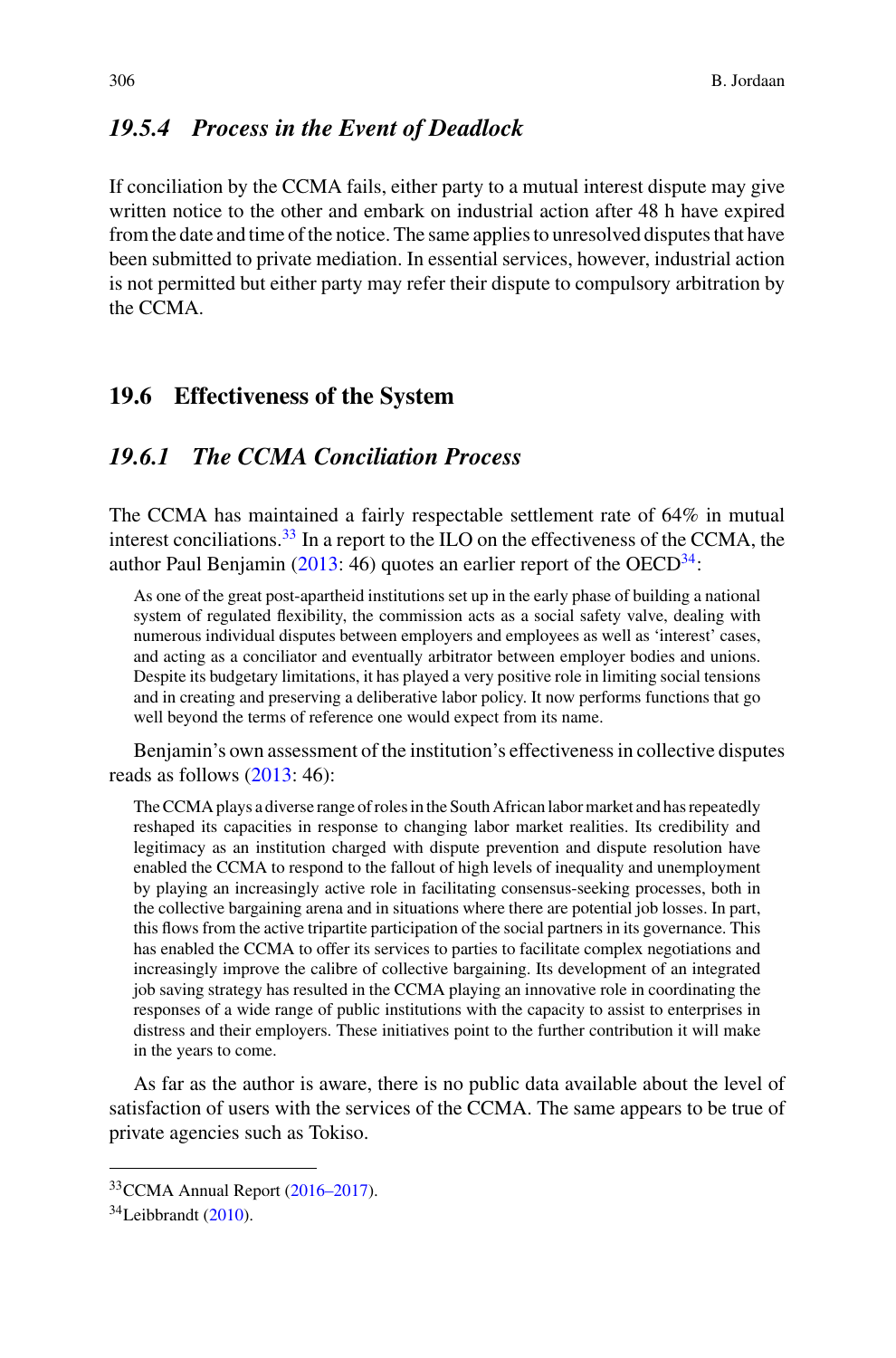#### **19.7 Overall Assessment**

Mediation in labor disputes—in both its private and statutory forms—has a relatively long history in South Africa and is firmly embedded in the employment context. Some of those involved as mediators early on in IMSSA, the predecessor to Tokiso, have also made their mark in the development of the country's constitutional democracy.<sup>[35](#page-14-5)</sup>

Despite the excellent work done by private mediators and organizations like IMSSA, Tokiso and the CCMA, however, the South African labor environment remains volatile. As the Marikana tragedy showed,  $36$  strikes can quickly turn violent and even deadly. In this environment characterized by low trust, hostility and adversarialism, the need for early dispute resolution ('EDR') systems and processes is acute. While the CCMA has made early intervention one of its strategic priorities, there is little evidence of EDR being promoted by the relevant stakeholders, including private mediation providers, on a larger scale.

This is a key challenge for trade unions, employers, service providers and mediators. While fostering sound labor relations is, ultimately, the responsibility of trade unions and employers, mediators are ideally placed to assist parties not only in resolving their current dispute, but also help them deal with the underlying conflict that might have caused the dispute in the first place. One way of doing this, is to help the parties craft agreements that would promote early intervention when the next dispute is threatening to erupt. $37$ 

### **References**

<span id="page-14-3"></span>Bendix, S. (2010). *Industrial relations in South Africa* (5th ed.). Cape Town: Juta.

- <span id="page-14-2"></span>Benjamin, P. (2013). Assessing South Africa's Commission for Conciliation, Mediation and Arbitration. Available at [http://www.ilo.org/legacy/english/inwork/cb-policy-guide/](http://www.ilo.org/legacy/english/inwork/cb-policy-guide/southafricaccmaassessment.pdf) southafricaccmaassessment.pdf. (Retrieved 16.02.2018).
- <span id="page-14-1"></span>[CCMA Annual Report. \(2016–2017\). \(available at](https://www.ccma.org.za/About-Us/Reports-Plans/Annual-Reports) https://www.ccma.org.za/About-Us/Reports-Plans/Annual-Reports. Retrieved 14/02/2018).
- <span id="page-14-0"></span>Department of Labor Annual Report. (2016) (available at http://www.labor.gov.za/DOL/downloads/ [documents/annual-reports/departmental-annual-reports/2017/annualreport\\_2017.pdf. Retrieved](http://www.labor.gov.za/DOL/downloads/documents/annual-reports/departmental-annual-reports/2017/annualreport_2017.pdf) 14.02.2018.
- <span id="page-14-4"></span>Drummond, R. (2006). A case for arb-med: Why consider it and how to draft an arb-med clause. Available at SSRN: [https://ssrn.com/abstract=951194;](https://ssrn.com/abstract=951194) [http://dx.doi.org/10.2139/ssrn.951194.](http://dx.doi.org/10.2139/ssrn.951194) (Retrieved 14.02.2018).

<span id="page-14-5"></span><sup>35</sup>See Nupen, above n14 and also Van der Merwe, H.W. (Publication date unknown). 'Facilitation [and mediation in South Africa: Three case studies', available at](http://www.gmu.edu/programs/icar/pcs/vander%7e1.htm) http://www.gmu.edu/programs/ icar/pcs/vander~1.htm. (Retrieved 23/02/2018).

<span id="page-14-6"></span><sup>36</sup>See Elgoibar et al. [\(2016\)](#page-15-6).

<span id="page-14-7"></span> $37$  For some thoughts on the roles mediators can play prior to, during and beyond the mediation process, see Jordaan and Cillié [\(2016\)](#page-15-1). 'A multi-faceted role for mediators in civil and commercial disputes: implications for practice and mediator training'. Unpublished paper presented at the 6th International Biennial on Negotiation. Paris, 16–18 November 2016. Copies available from the author on request: barney.jordaan@vlerick.com.